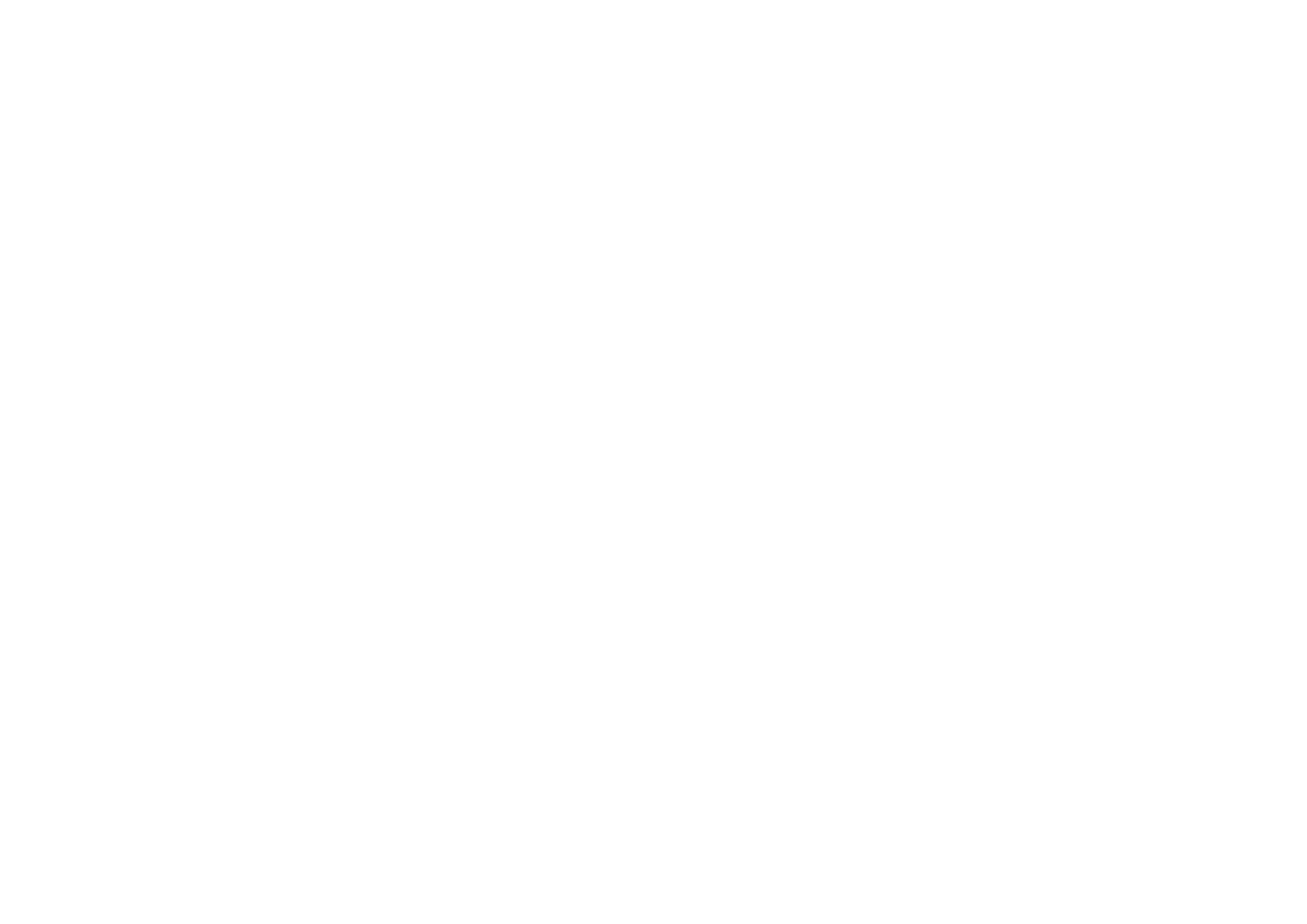#### **HOSTEL AND HOUSEKEEPING SECTION**

# **QUALITYOBJECTIVES FOR THE FY 2021-2022**

| <b>HOSTEL AND HOUSEKEEPING SECTION</b>         |                                                                                                                      |                                                                                                            |                                                                                                                                                                                                 |                                                                         |                                                                                                                                     |                                                                                                                                                                                |  |  |
|------------------------------------------------|----------------------------------------------------------------------------------------------------------------------|------------------------------------------------------------------------------------------------------------|-------------------------------------------------------------------------------------------------------------------------------------------------------------------------------------------------|-------------------------------------------------------------------------|-------------------------------------------------------------------------------------------------------------------------------------|--------------------------------------------------------------------------------------------------------------------------------------------------------------------------------|--|--|
| <b>QUALITY OBJECTIVES FOR THE FY 2021-2022</b> |                                                                                                                      |                                                                                                            |                                                                                                                                                                                                 |                                                                         |                                                                                                                                     |                                                                                                                                                                                |  |  |
| SNo                                            | Objective                                                                                                            | Who will be<br>responsible?                                                                                | What will be done?                                                                                                                                                                              | When<br>will<br>it<br>be<br>completed?                                  | What resources will be<br>required?                                                                                                 | How will the results be<br>monitored and<br>evaluated?                                                                                                                         |  |  |
|                                                | measurable<br>State a<br>quality<br>objective<br>addressing any of the<br>dimensions of quality<br>product / service | Give the title of the person to<br>ensure that the quality<br>objective is achieved (the<br>process owner) | State<br>activities<br>$\omega$<br>undertaken to ensure that<br>the quality objective is<br>achieved                                                                                            | For every activity in column<br>3 indicate when it will be<br>completed | Indicate the resources required<br>to undertake the activities in<br>column 3                                                       | Indicate how results will be<br>monitored and evaluated that<br>you've met the quality objective                                                                               |  |  |
| 1.                                             | To attain 100%<br>allocation<br>of<br>boarding facilities<br>to eligible students<br>by 30 <sup>th</sup> June 2022   | Boarding<br>master/mistress                                                                                | - Early booking: -<br>booking to be done<br>immediately after the<br>college closes.<br>By the use of bed<br>computer allocation<br>system.<br>Confirm 100% fee<br>payment for the<br>facility. | -termly.<br>-termly<br>-termly                                          | Computer.<br>Payment receipts.<br>Bed allocation<br>system.<br>Personnel.<br>Infrastructure.<br>Facilities e.g.<br>beds, mattresses | -Records of booking and<br>allocation of beds shall be<br>observed and reviewed as<br>from the end of the<br>previous term to the end of<br>the first week of current<br>term. |  |  |
| 2.                                             | To increase the<br>hostels<br>from<br>current 9 to at least<br>12 by $30th$ June<br>2022                             | Boarding master.                                                                                           | Propose and follow up<br>with management to :-<br>Build<br>new<br>hostels.                                                                                                                      | By the end of December<br>2018.                                         | -funds and personnel.                                                                                                               | Writing a proposal<br>to the management.                                                                                                                                       |  |  |